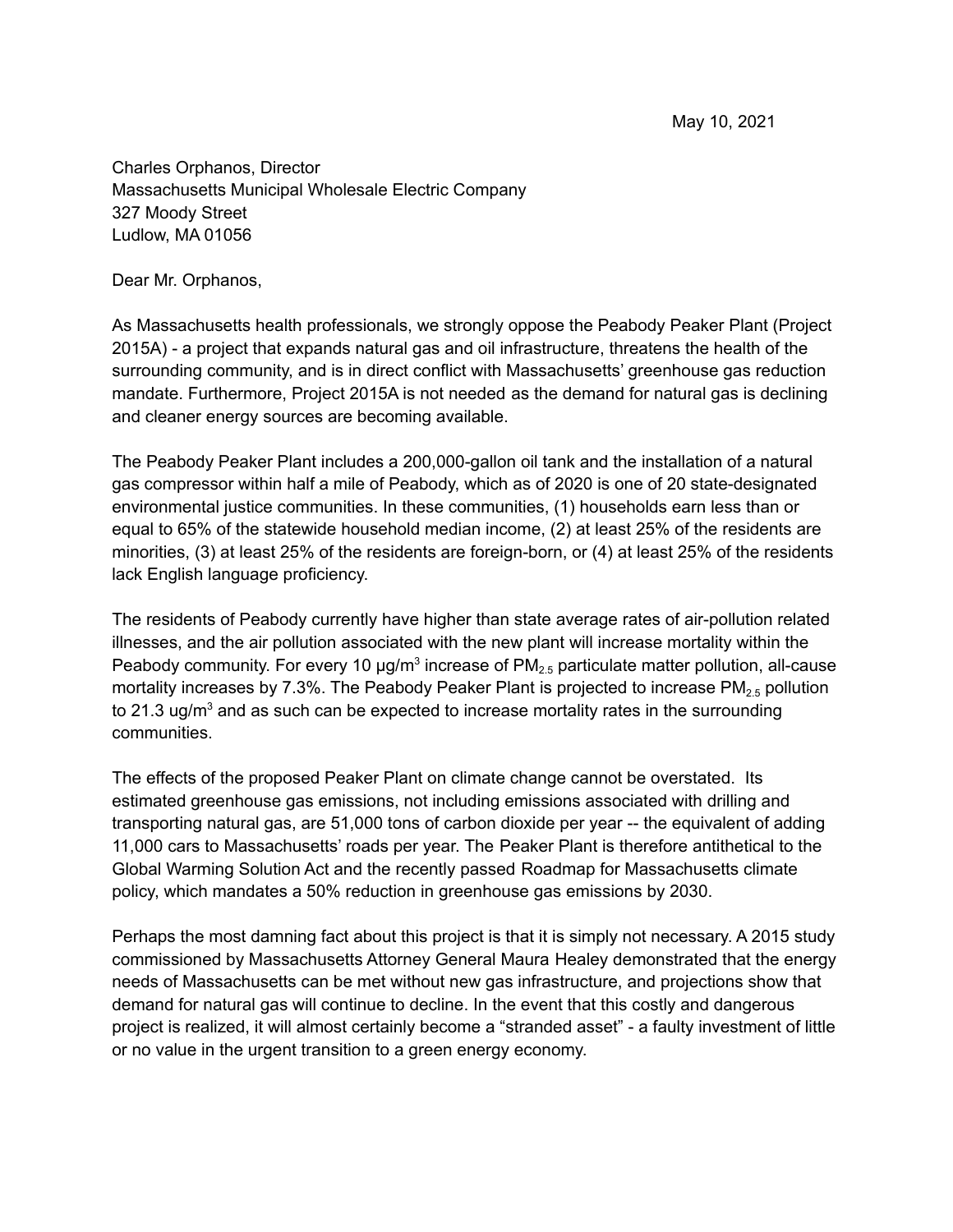A transition to net zero emissions in our energy generation sector will demand that fossil fuel plants cease operations soon. Massachusetts Municipal Wholesale Electric Company should spare ratepayers the expense of a stranded asset and protect the health of the communities it serves by adopting a renewables plus storage model instead of expanding the use of fossil fuels.

The proposed Peabody Peaker Plant will worsen air quality, exacerbate health inequities, and harm the health of all Massachusetts residents. We call for an end to this misguided project.

Regina LaRocque, MD, MPH, Harvard Medical School

Caren Solomon, MD, MPH, Brigham and Women's Hospital

Richard Clapp, DSc, MPH

Amanda Dilger, MD, Massachusetts Eye and Ear Infirmary/Harvard Medical School

Christina Knapp, CPH

Nathan Phillips, PhD, Boston University

Jessica Landau-Taylor, Boston University School of Medicine

Brita Lundberg, MD, Lundberg Health Advocates

Sarah Stewart, PsyD

Andee Krasner, MPH

Avik Chatterjee, MD

Julia Koehler, MD, Harvard Medical School

Bisola Ojikutu, MD, Brigham and Women's Hospital

Karin Hemmingsen, MD

Letitia Upton, MD

Philip J. Landrigan, MD, MSc, DIH, FAAP, FACPM, FACOEM, Boston College

Anna Baker, MPH, Greater Boston Physicians for Social Responsibility

Don Lipsitt, MD

Catherine DeLorey, RN, DrPH, Women's Health Institute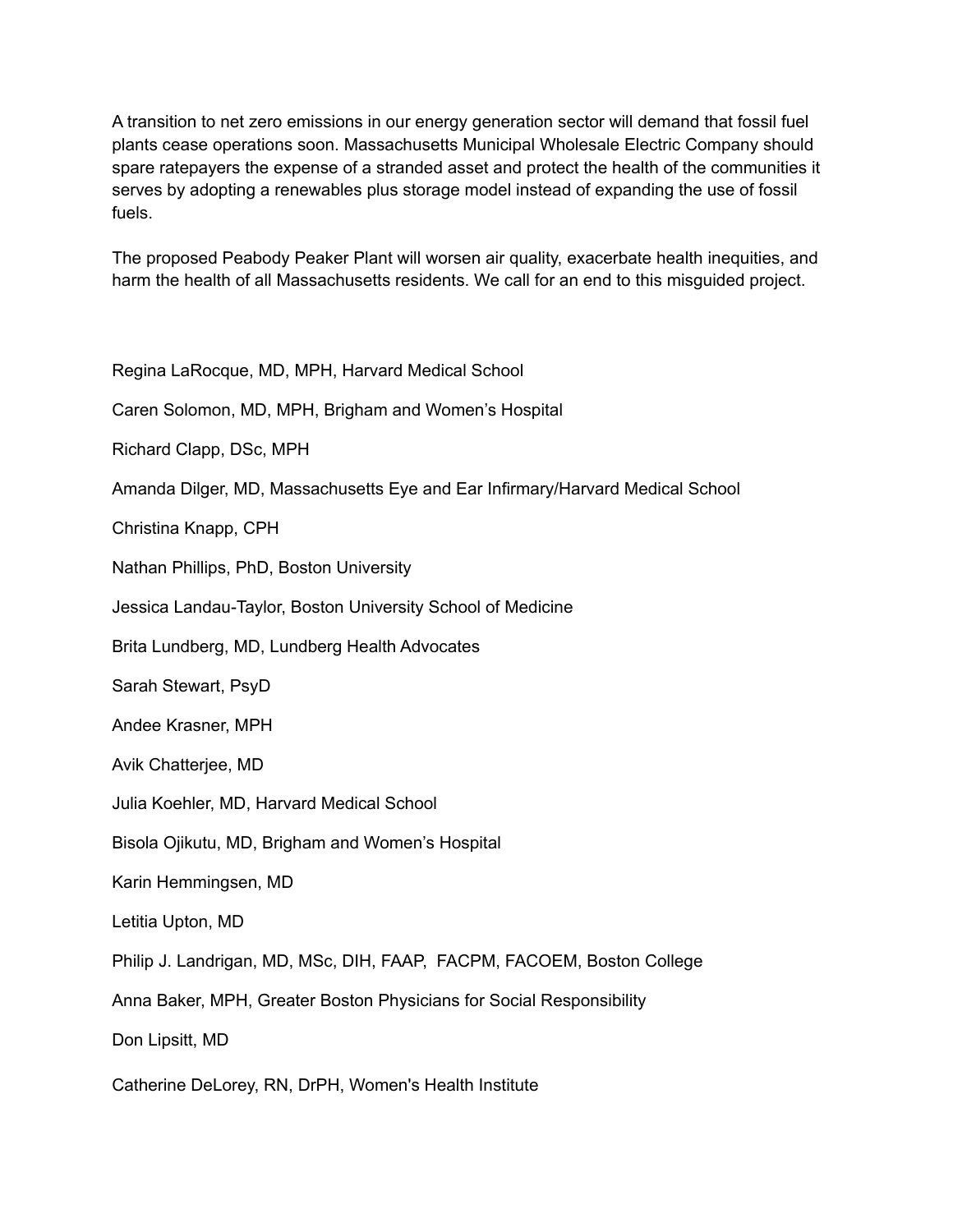Martha Sola-Visner, MD, Harvard Medical School Bonnie Gorman, RN Nancy Woolley, RN, JD Elizabeth Pinsky, MD, Massachusetts General Hospital Curtis Nordgaard, MD Emily Cleveland Manchanda, MD, MPH Jonathan Slutzman, MD, Massachusetts General Hospital Ann Munson, LICSW Ann Abbott, CNM, MotherCare Julianna Brody-Fialkin, LICSW, MSW, MPH, DotHouse Health Wynne Armand, MD Thomas Kuczmarski, MD, Brigham and Women's Hospital Rose Olson, MD David Alejandro Sanchez, MD, Brigham and Women's Hospital Alexandra Charrow, MD, Brigham and Women's Hospital Evan Shannon, MD, MPH Neha Limaye, MD Lauren Merz, MD, MSc, Brigham and Women's Hospital Amir Mohareb, MD Jennifer Hong, MD Sunny Kung, MD, Brigham and Women's Hospital Norma Holmes, RN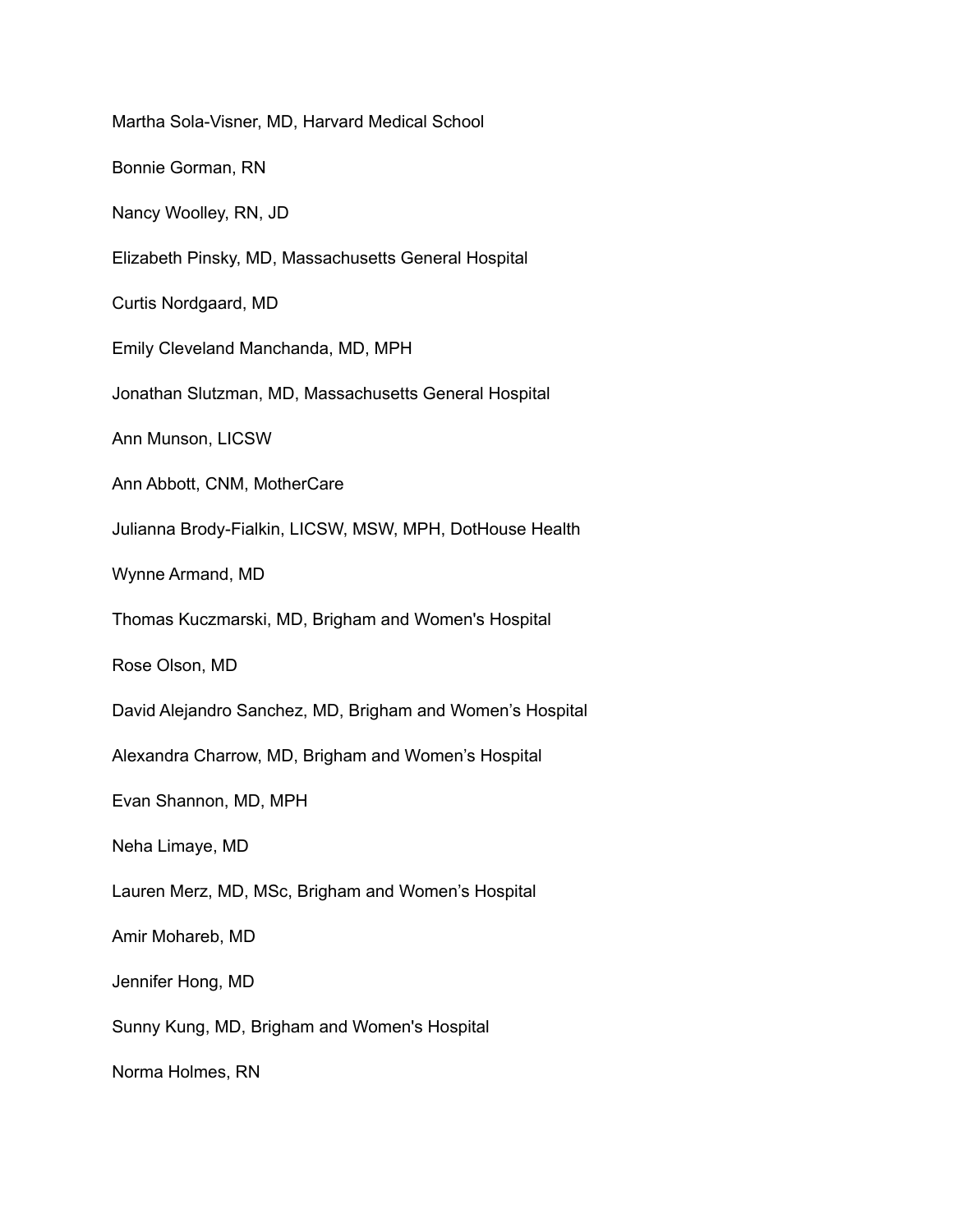Lara Jirmanus, MD, MPH, Cambridge Health Alliance Anna Goldman, MD, Boston Medical Center Sam Tanyos, MD, Brigham and Women's Hospital Austin Wertheimer, MD, Beth Israel Lahey Health Joseph McCabe, MD, Atrius Health Galina Gheihman, MD, Brigham & Women's Hospital Julia Randall, MD Susan Donaldson, MD Patricia Maher, RN, NP Griffin Jones, MPP, Harvard T.H. Chan School of Public Health Melanie Brunt, MD, MPH, Cambridge Health Alliance Ashley McClure, MD, Climate Health Now David Mazumder, Harvard Medical School Adrienne Allen, MD, MPH, North Shore Physicians Group Natalie Krane, MD Michael Rocha, MD Sandy Eaton, RN, Quincy Medical Center (retired) Mary Crotty, JD, RN, Massachusetts Nurses Association Susan Farist Butler, RN, MSN, PhD, Tufts University C. Robert Horsburgh, Jr., MD, Boston University Muthiah Vaduganathan, MD, MPH, Brigham and Women's Hospital/Harvard MedicalSchool Charlene Verga, RN, Massachusetts Nurses Association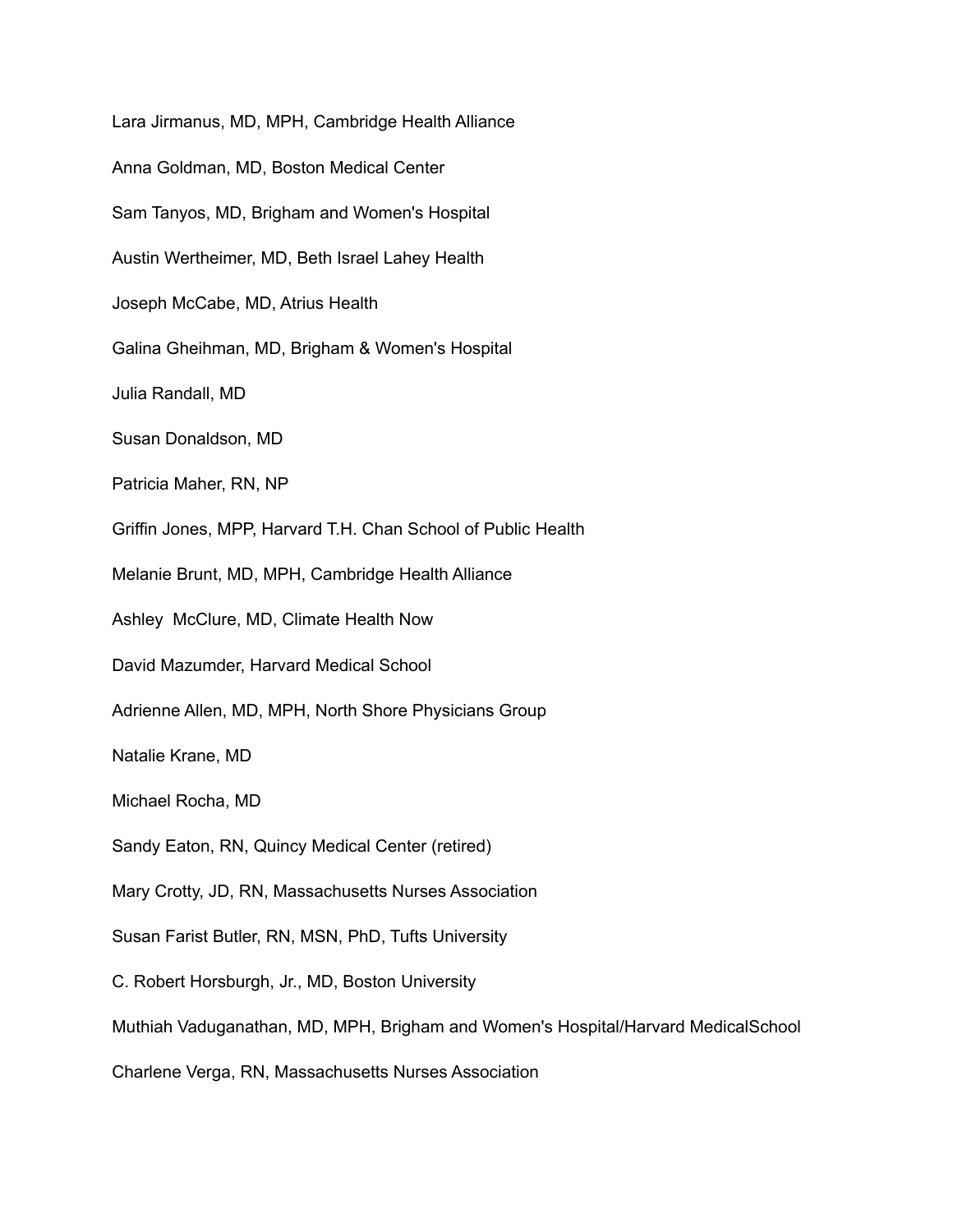Ebrahim Barkoudah, MD, MPH Jim Recht, MD, Harvard Medical School Sonja Solomon, MD, Brigham and Women's Hospital Paul Dellaripa, MD Christine Valdes, MD, MGB Salem Hospital Kelly Pajela, MD, Mass General Brigham Rebecca Lee, MD, North Shore Physicians Group Daniel Luther, MD, MGB Salem Hospital Rebecca Rogers, MD, Cambridge Health Alliance Catherine Loudis,RN Sylvia Fine, MD . Susan Oleyer, MPH Christina Williams, RN Nancy Woolley, RN, JD Ira Helfand, MD, Physicians for Social Responsibility Lyn Berling, LCSW Jake Fox, MD, MPH Linda Carroll,Ph.D. Lenore Sivulich,RN Ben Kerman, MD, MS, SFHM, Brigham & Women's Hospital Michael Reich, MD, MGB Salem Hospital Donna Dudik,RN, Massachusetts Nurses Association